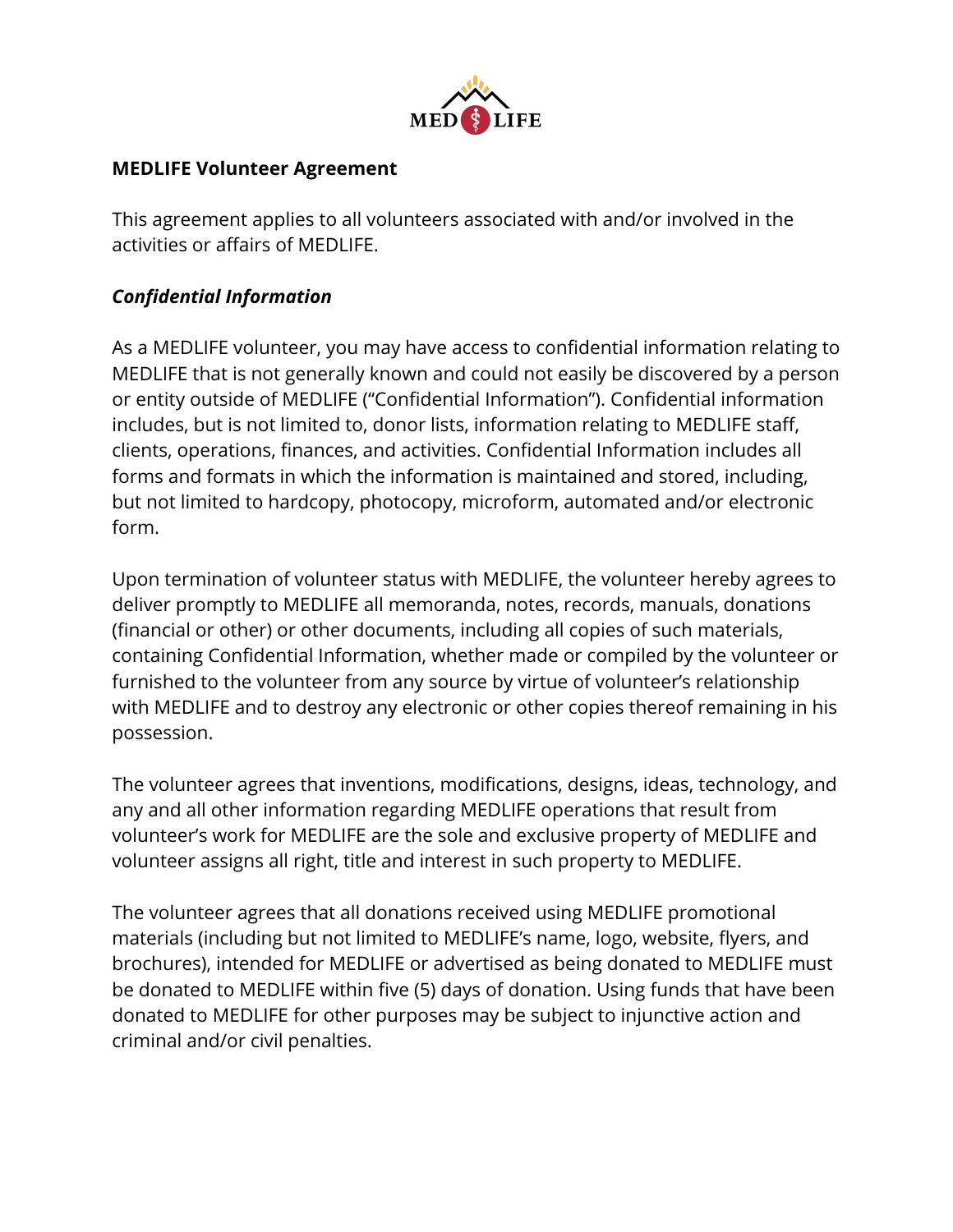

MEDLIFE may terminate the volunteer's relationship with MEDLIFE for unauthorized disclosure of Confidential Information unless the Confidential Information has become publicly available before the volunteer's disclosure or is required to be disclosed by law. The volunteer recognizes that unauthorized disclosure of Confidential Information could subject the volunteer to injunctive action and criminal and/or civil penalties.

MEDLIFE may change this agreement at any time as it deems necessary.

## **MEDLIFE Code of Ethics**

This Code of Ethics applies to all volunteers associated with and/or involved in the activities or affairs of MEDLIFE. Its purpose is to inform volunteers of the ethical standards they are held to during their time with MEDLIFE.

#### *Interpersonal Conduct*

Volunteers must treat each other, MEDLIFE staff, MEDLIFE patients, and members of the public in a courteous, dignified, and respectful manner. Volunteers must not engage in behaviors that demean, ridicule, or intimidate others, such as bullying, discrimination, and harassment.

#### *Medical Activities*

During Mobile Clinics and all other medical activities, the role of the volunteer is to observe and shadow local medical professionals. Volunteers must follow the instructions of the local medical professionals and provide assistance only under their supervision and direction. Volunteers must not carry out medical procedures unless they have local qualifications and experience.

#### *Volunteering With Children*

When interacting with children, volunteers must maintain appropriate standards of behavior and remain in open spaces where they can be seen by other adults. If you encounter a case of suspected abuse or if a child reports abuse, you should inform MEDLIFE staff immediately.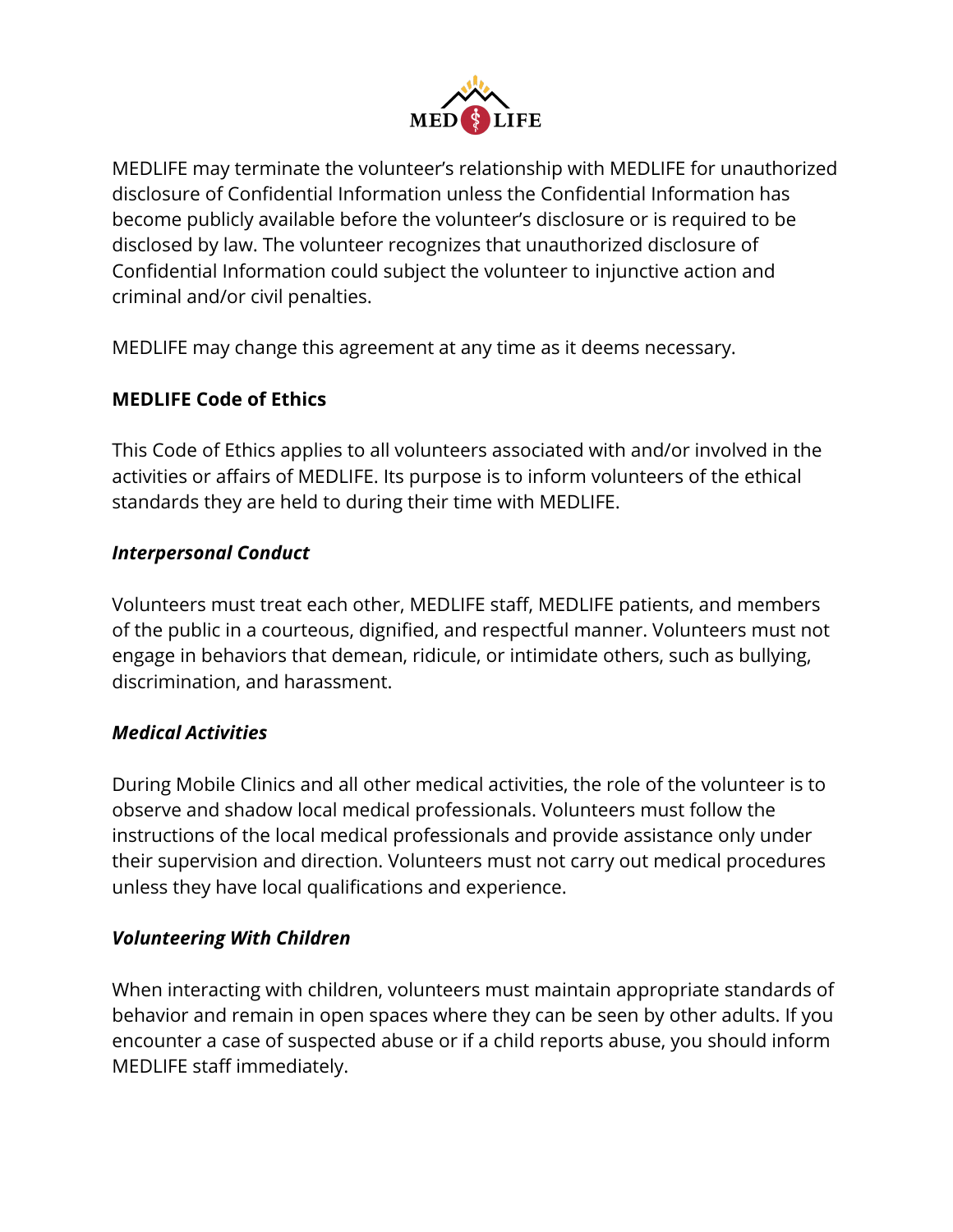

# *Photography*

It is not permitted to take photos during medical care or in the clinic. Please be respectful with all patients, as they are receiving medical attention. A MEDLIFE communications professional will be taking photos during the week and will upload them to social networking websites. The link will be sent to your email address after the trip.

If ever in doubt on whether taking a photo is appropriate, do not hesitate to ask a MEDLIFE staff member or the patient regarding the boundaries of staying professional and respectful.

# *Personal Safety/Responsibility*

For your personal safety, all volunteers should travel in small groups when leaving the hostel and when travelling without MEDLIFE staff. If you're planning to leave the hostel, please alert MEDLIFE staff, no matter how short the planned outing is.

Avoid touching and interacting with stray animals, as they may have diseases or a poor temperament. Also avoid drinking tap water and exercise caution when eating street food, especially meat.

Flexibility is a necessity. We work in some of the poorest areas in the world and as you visit these areas it is important to keep in mind that daily events will not always be on time or go perfectly. MEDLIFE appreciates your ability to adapt to unforeseen schedule delays during your trip.

## *Clothing*

In Peru and Ecuador, there are no strict rules in place regarding what you can and can't wear. In any country, modesty is always encouraged as it will draw less unnecessary or potentially unwanted attention.

Tanzania is a religiously diverse country as are the communities we serve. They are very conservative in their dress, so we request all female volunteers to wear long skirts or pants (no leggings or shorts) to respect the local people. The general rule in Tanzania during Mobile Clinics is that no knees, shoulders, or cleavage can be